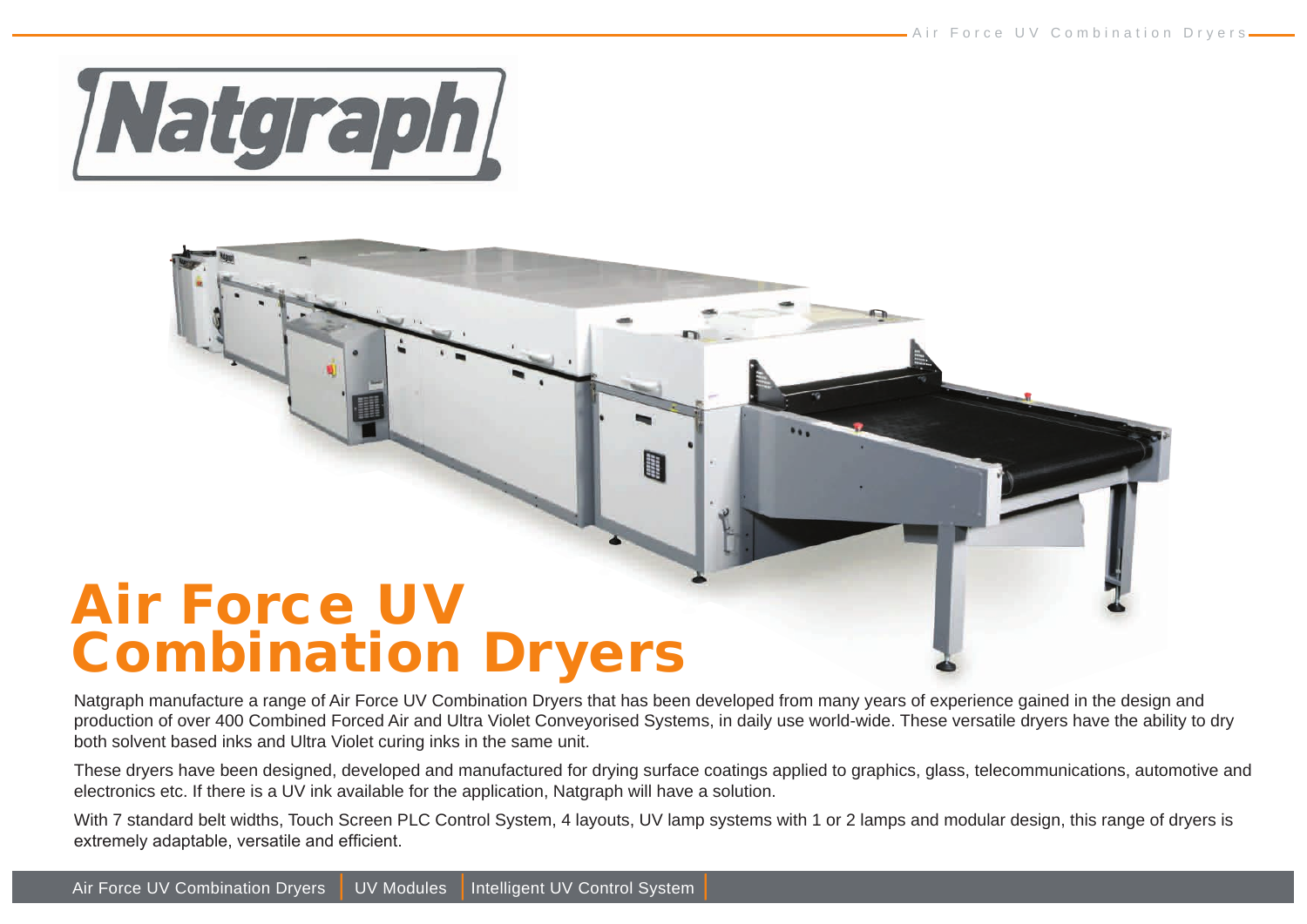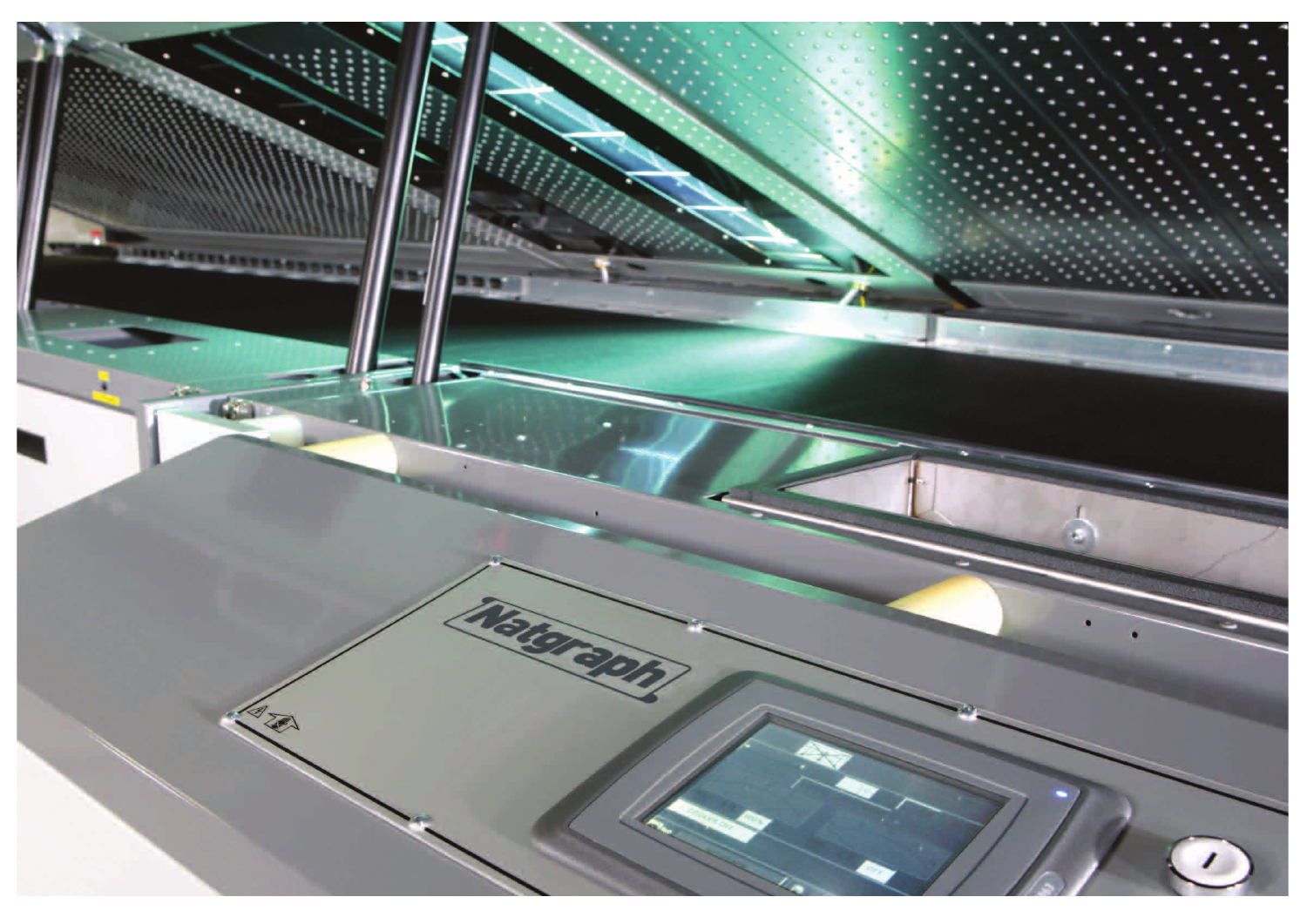# **Air Force UV Combination Dryers**

The Natgraph modular range of Air Force Dryers is availablei in 7 belt widths from 90cm through to 215cm and is also available with a combination of forced air for solvent based inks and Ultra Violet lamps for curing UV inks. These versions of Natgraph's world famous Air Force Dryers have all the same features and build quality as a standard unit, but with the added versatility of forced air and UV curing within the same dryer.

The inclusion of a UV curing capability does not extend the length of an Air Force Dryer, as the UV lamp system is incorporated within the 2m cooler module, making it into a UV cooler module. This module is completely self contained, with all transformers, cooling/extraction fans, control circuitry, etc. inside. 1 or 2 lamps can be installed in this module, which has internal gas filled lifting arms to give rapid access to the belt if required. Aluminium lamphouses have fully focused, sectional anodised aluminium reflectors, and a flat quartz infra red filter window located below each lamp.

## **Air Force UV Combi Dryer Features**

- Touch Screen, PLC Control System with hour meters
- Quartz Infra red heat filter
- Vacuum hold-down system
- High efficiency fully focused reflectors
- Gas filled lifting arms on the hood

## • P.T.F.E fibre glass belt

- Modular construction • Castors & jacking feet
- Colour coded to industry standards
- Optional ozone filter
- **Options** Available in 7 sizes



**1m UV Module:** A 1m UV Module is also available, having all of the above mentioned features with the exception of the 1m cooling zone. In this instance a twin lamphouse, containing 2 lamps with fully focussed reflectors is fitted because of the available space. When UV is required to be fitted to an existing Air Dryer, even on other manufacturers units, the 1m UV Module can be used. These modules can also be added to existing Air Force Dryers at a later date.

**Intelligent UV Control System:** To ensure safe and efficient operation, all gases emitted from the ink during the drying process are extracted from the dryer, internal extraction ducting is provided within the heating modules, or alternatively a separate evaporation/extraction module can be included.

**Intelligent UV Features**

• Compact unit • Vacuum hold-down • Ammeter/hour meter • Ozone free lamps • Lamp height, adjustment • High power • Optional stand

The Natgraph Intelligent UV Control System lowers the cost of operating a Natgraph UV system, reduces the operating temperature and extends the life of the UV curing lamps. A sheet sensor detects when no substrate is present within the dryer and automatically lowers the power level of the lamp(s) to 30%. The cooling system is also adjusted to keep the lamp(s) at the correct running temperature.